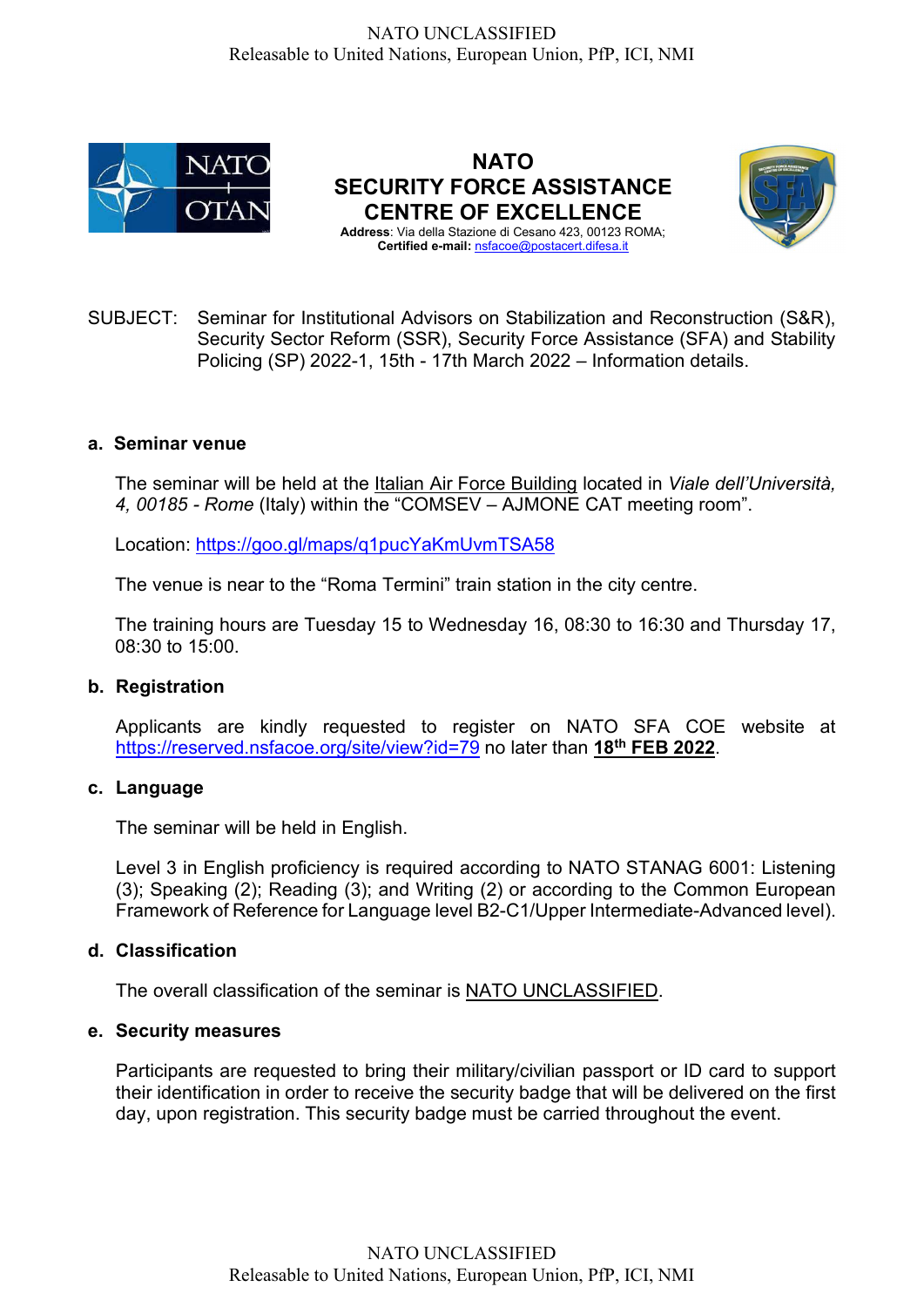# f. Visa Requirement

Attendees are responsible for arranging the required permits to enter the Italian territory (Request for Visit has to send 20 days before) by consulting their own HQ or embassy for procedures.

Participants, or their national authorities, are responsible for visa arrangements (if needed). Participants are advised to contact, well in advance, proper diplomatic agencies for up-to-date information. It is the individual's responsibility to apply and obtain their visa and to have the proper travel documentation.

## g. Medical service

Medical support will be provided by the Italian National Health Service. Medical expenses must be paid by the individuals or their insurance agencies. All participants are strongly advised to have appropriate medical insurance.

## h. Seminar tuition fee

The seminar tuition fee is 100.00  $\epsilon$  and will include the ice breaker, all the coffee breaks and all the lunches.

NATO SFA COE accepts only early payment (by bank transfer) of the seminar fee.

Failure to pay seminar tuition fee by  $07<sup>th</sup>$  March will result in the attendee's cancellation registration in order to assign the position to the attendees in the waiting list.

The information for the payment is detailed in the registration confirmation message.

## i. Accommodation

NATO SFA COE recommends staying at the Italian Air Force Officer Club "Casa dell'Aviatore" in Via Lazzaro Spallanzani 42, (located 12 minutes' walk to the event venue) with the costs of a single room  $\epsilon$  50.60/day and a double room  $\epsilon$ 63.80/day (included breakfast).

Location: https://goo.gl/maps/5UduBCC1UQTJWrqF8

This Centre must book the rooms no later than 04<sup>th</sup> MAR 2022; after this deadline room availability and preferential rates cannot be guaranteed.

In case of other accommodation booking, please update the registration form specifying your choice.

# j. Transportation

Seminar participants are expected to cover their own travel costs.

Suggestion for transportation from/to Rome airports (FIUMICINO-FCO and CIAMPINO-CIA) will be found on http://www.adr.it/web/aeroporti-di-roma-en-/pax-fco-fiumicino.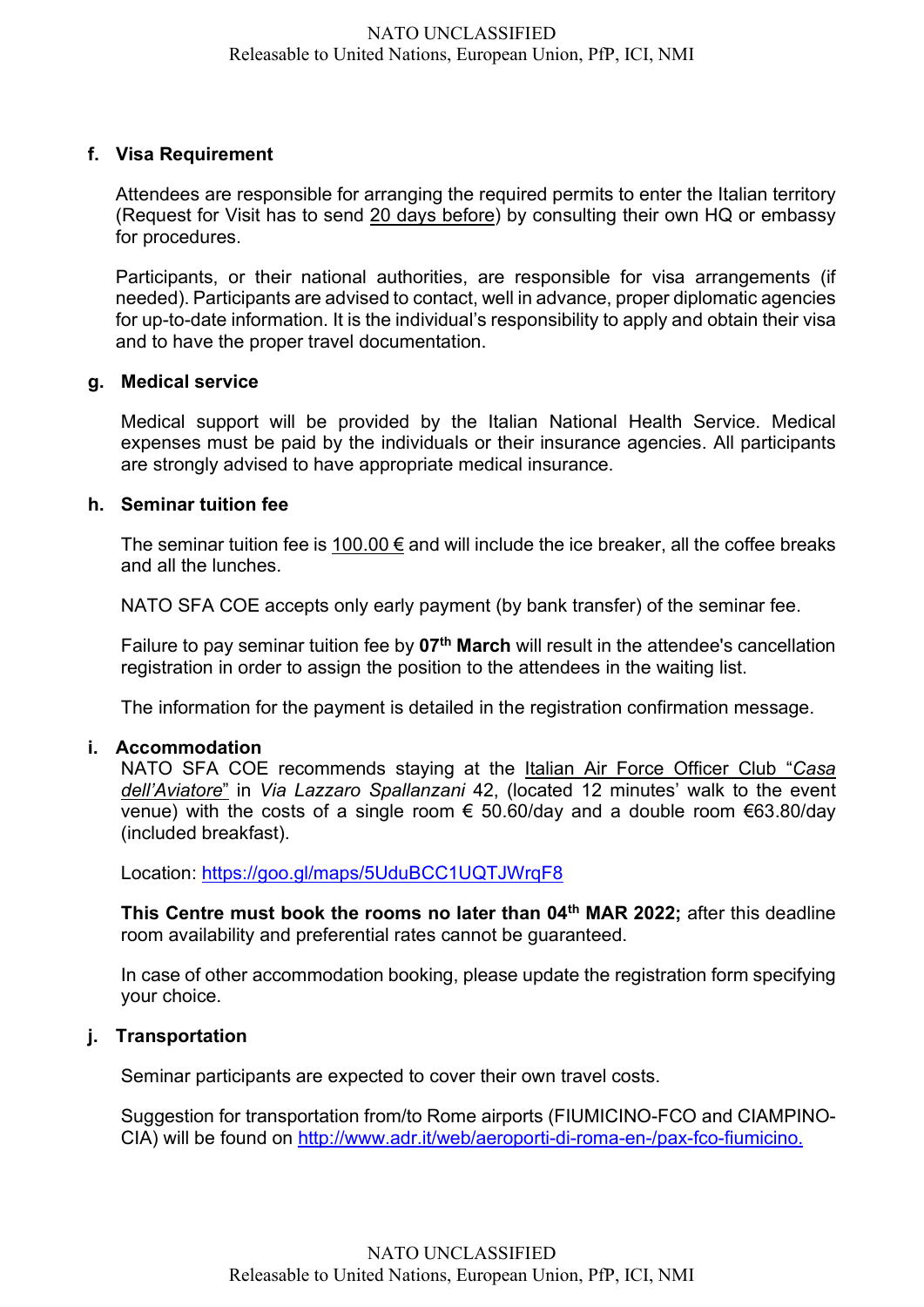## NATO UNCLASSIFIED Releasable to United Nations, European Union, PfP, ICI, NMI

### Suggestions for own transportation:

- By train: https://www.trenitalia.com/en.html;
- By taxi: https://www.3570.it/ or https://065551.it/en/.

### k. Social events

NATO SFA COE will host an Ice breaker (COVID-19 preventing measures permitting) on Tuesday, 15<sup>th</sup> MAR 2022 at 19:00 in the Italian Air Force Officer Club "Casa dell'Aviatore" in Viale dell'Università 20 (very close to the seminar venue). The dress code is smart casual.

#### l. Dress code

The dress code is a service uniform for military personnel, business attire for civilians.

### m. COVID-19 precautions and notices

The NATO SFA COE will adhere to Italian Government directions, guidance and regulations for business operations.

A list of restricted areas may be found at the Italian Ministry of Health:

https://www.salute.gov.it/portale/nuovocoronavirus/dettaglioContenutiNuovoCoronaviru s.jsp?lingua=english&id=5412&area=nuovoCoronavirus&menu=vuoto (please, check for updates regularly).

More info about Covid-19 FAQ is available on:

http://www.salute.gov.it/portale/nuovocoronavirus/dettaglioFaqNuovoCoronavirus.jsp?li ngua=english&id=230#8.

A useful travel tool provided by Italian Ministry of Foreign Affairs and International Cooperation – Crisis Unit is available on:

https://infocovid.viaggiaresicuri.it/index\_en.html

### ATTENDEES ARE RESPONSIBLE FOR MONITORING THE ABOVE-MENTIONED WEBSITES TO DETERMINE THEIR ELIGIBILITY PRIOR TO ARRIVAL AT THE SEMINAR. THE LIST CAN BE MODIFIED AT SHORT NOTICE AND SHOULD BE CHECKED PRIOR TO TRAVEL.

The NATO SFA COE accepts no liability and will not reimburse any travel and accommodation expenses incurred as a result of travel from a designated risk area.

Classrooms will be set-up in respect of social distancing requirements. However, all persons participating in the seminar are required to maintain social distancing, wear a